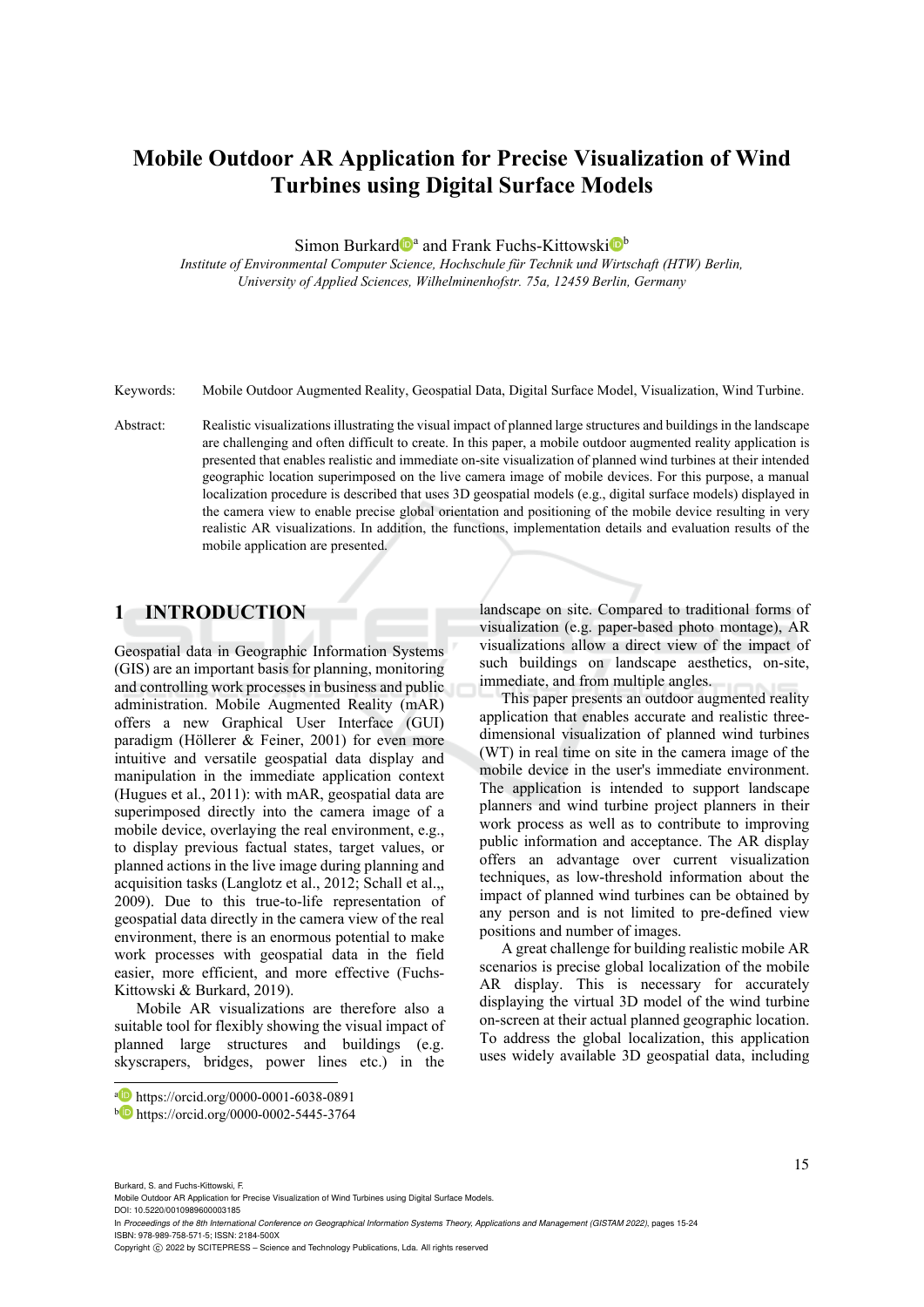digital surface and terrain models as well as digital 3D building data. This 3D data is processed into small-scale 3D tiles and displayed in a live AR camera view. Using two common mobile touch gestures (drag and pinch-zoom gestures), the generated virtual models can be interactively aligned to match the actual perception of the real environment eventually enabling robust and precise global localization.

Therefore, the two key contributions of this paper are: 1) The presentation of a flexible user-aided localization technique using 3D geospatial data, e.g. digital surface models, and 2) the presentation of a mobile application for AR-based visualization of planned wind turbines illustrating the functions of the app based on the designed user interface, results of the implementation and the evaluation of the app.

The paper is structured as follows: In the following section 2, the application scope of the app is outlined and the development of the app is motivated. Then, in Section 3, the state of the art in research and technology for the visualization of wind turbines as well as for the realistic representation of virtual objects in outdoor environments using mobile augmented reality is presented. Then, in Section 4, the architecture of the mAR app system is presented and important design decisions regarding geospatial data integration, AR calibration, and realistic visualization are described. In Section 5, the functions of the app are described based on the design of the user interface. Finally, key aspects for the implementation (Section 6) and evaluation (Section 7) of the app are presented. The paper ends with a summary and an outlook on further research in Section 8.

## **2 SCOPE AND MOTIVATION OF THE mAR APP**

In order to achieve climate protection goals, a steady expansion of renewable energy plants and thus also the planning and construction of new wind turbines are part of possible climate change strategies. Although a majority of the population in Germany finds the increased use and expansion of renewable energies important (Agentur, 2019), large sections of the local population are often rather dismissive of concrete plans for new wind turbines. Reasons for this negative attitude include uncertainty and fear of impending adverse effects from acoustic emissions (noise) or visual emissions (lighting, shadows cast) or from feared changes to the landscape (Hübner et al., 2019). However, the actual impacts of new facilities (e.g., landscape impacts) often remain unclear to many non-experts and may also be influenced by misconceptions or faulty representations. Measures to achieve a higher understanding of such projects within the local population are therefore necessary.

An important tool is therefore a realistic and objective representation of the effects of planned construction projects. In addition to traditional visualization methods (static photo montage/ simulation/construction sketch), mobile augmented reality (mAR) technology offers an innovative and novel method to make planned projects mobile and tangible on site in the real landscape. In this way, a mAR application could provide a realistic picture of the impact of new wind turbines on the landscape from any position within the planning phase of new wind turbines. Therefore, in order to avoid a possible influence by erroneous reporting or faulty representations, the developed mAR application should start as early as possible in the planning phase of new wind turbines.

Furthermore, with the help of such an application, additional functions (evaluation, communication, feedback) could be realized and further information (technical data of the plants, etc.) could be communicated in order to enable a transparent design of the planning process. The main users of the application would be residents near planned wind farms as well as municipalities or municipal authorities and engineering and planning offices.

LOGY PUBLIC ATIONS

## **3 STATE OF RESEARCH AND RELATED WORK**

### **3.1 Visualization of Planned Wind Turbines**

Photorealistic visualizations of construction projects have so far usually been created in advance with the help of "special software" on a PC, for example by photomontages, e.g. with Photoshop (a virtual model is retouched into a real landscape photograph), or by 3D simulations in virtual landscape models, either by visualization tools within established planning software (e.g. 3D animator of the planning software "WindPro") or by specially developed software solutions (e.g. 3D analysis in the Energy Atlas of Bavaria (Nefzger, 2018)). While such visualizations provide a relatively realistic view of planned construction projects, the creation of these graphics usually has to be done by "experts" in advance. Furthermore, the visualization is limited to certain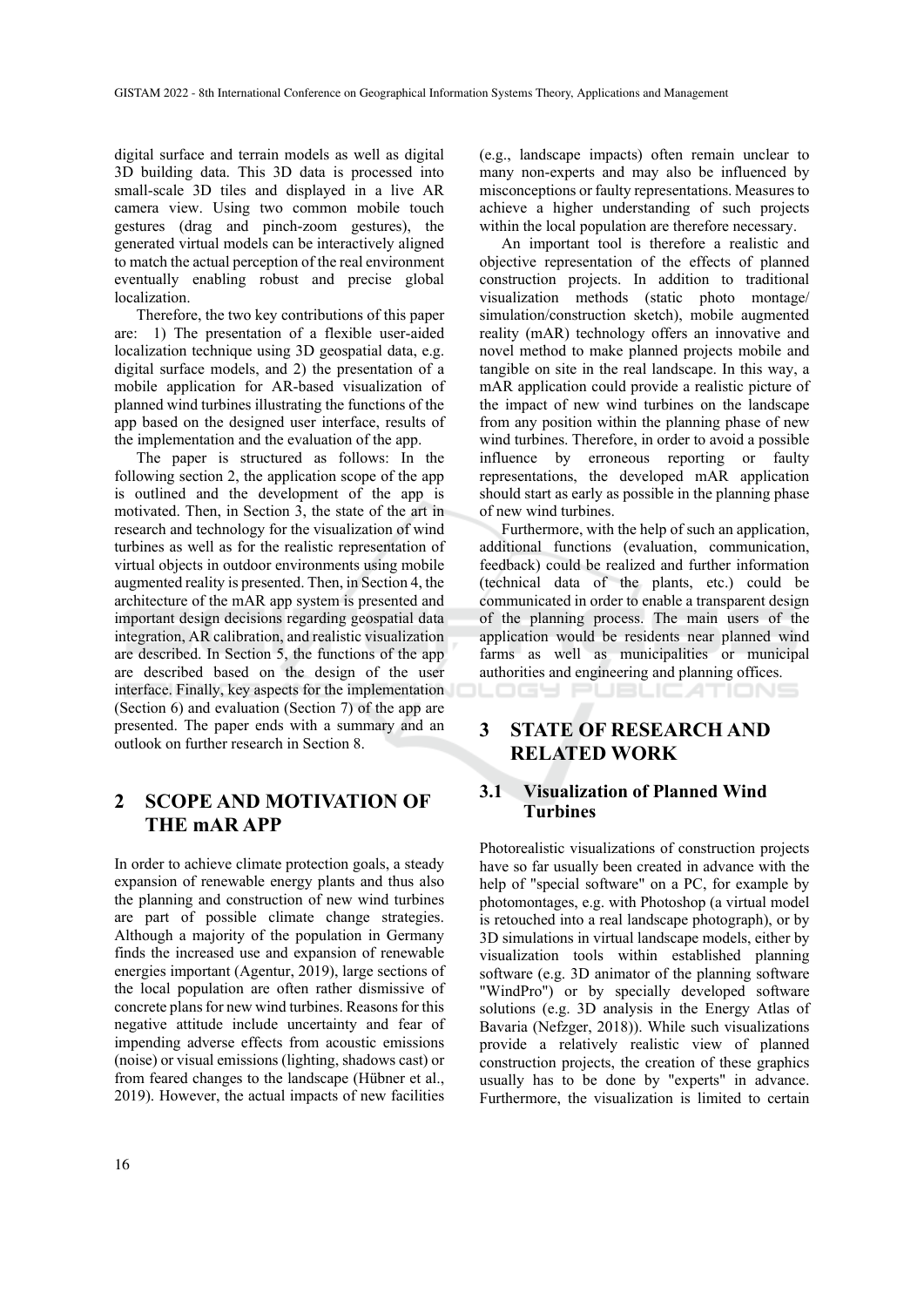previously defined viewpoints (e.g., in the case of photomontage) or purely virtual environments (e.g., in the Energy Atlas of Bavaria).

### **3.2 Mobile Augmented Reality for the Outdoor Area**

With the help of mAR applications, visualization can be done "on site" using commercially available smartphones; the integration of the virtual content takes place within the real landscape view at any location on site, so that an even more realistic impression of possible landscape changes caused by the construction project on site is possible.

AR applications and developer SDKs for realistic AR display of virtual objects or information at close range ("indoor") are established and work quite reliably and robustly, for example for displaying virtual furniture in one's own home (e.g., the app IKEA Place). The idea of mAR-based representation of virtual objects outdoors (mobile outdoor AR) has also been analyzed and also implemented in several other projects. For example, several example applications for mobile outdoor AR visualizations can now also be found in the environmental field (see e.g. (Burkard et al., 2021) and (Rambach et al., 2021)). Many of these applications visualize virtual content outdoors but within a known, small-scale environment, e.g., for AR-based visualization of flood hazards (Haynes et al., 2016) or 3D visualization of historic (Panou et al., 2018) or planned buildings (Zollmann et al., 2014). For precise registration of the mobile device within the known, local environment as a prerequisite for correct placement of virtual AR content in the camera image, this can be done by relying on artificial markers or natural reference images (e.g., house facades) known in advance (Haynes et al., 2016; Panou et al., 2018) or 3D models (3D point clouds) of the environment created in advance (Zollmann et al., 2014).

In contrast, the realistic representation of information at a specific geographical location within a large-scale environment (e.g., planned wind turbines) is particularly challenging: This requires not only local tracking of the mobile camera for a stable AR representation, but also precise localization with respect to a global geo-coordinate system (geolocalization; global registration).

### **3.3 Methods for Global AR Localization and Registration**

Applications for outdoor mAR rendering of geospatial objects often do not use image-based

localization methods for global registration, but **simplified positioning methods** primarily based on GPS signal and digital compass (location-based AR). However, these methods are too inaccurate to enable precise 3D visualizations (Schmid & Langerenken, 2014). Therefore, a realistic visualization of the impact of new wind turbines is not possible with such AR technology. While accuracy can be increased by using external D-GNSS receivers for precise positioning, using such external sensors for mobile AR visualizations would be complex and costly (Schall et al., 2013).

**Image-based Global Localization Methods** (SLAM-based) represent a more elaborate but precise approach to realistically display virtual geospatial objects in the outdoor real world at correct geographical positions. However, this would require a high-resolution georeferenced 3D point cloud of the entire environment to be available or created in advance (Zamir et al., 2018; Kim et al., 2018). Due to the high effort required to create, store, and deploy such 3D models for large areas, these AR positioning approaches have so far only been used and explored in selected urban areas (e.g., Google Maps Live View).

Alternatively, already available georeferenced data (e.g., 3D terrain models, 3D city models) can be used for global registration of the mobile device, e.g., for automatic image-based (SLAM-based) global localization using 3D building models from OpenStreetMaps datasets (Liu et al., 2019). Other approaches use digital terrain models for global image-based registration, e.g., by automatically matching the horizon silhouette (Baatz et al., 2012) or automatic image tracking of prominent terrain points (Brejcha et al., 2020). However, the functionality of these automatic image-based tracking approaches is limited, in part because these image recognition approaches only work accurately in mountainous, prominent environments with distant views or are constrained by other general conditions, e.g., the presence of planar house facades.

In contrast to such automatic image-based registration strategies, few approaches are found that use **user-driven forms** of AR-based interaction to register mobile devices in global reference systems. For example, Kilimann et. al. implemented a method to align virtual AR markers with highly visible, manually defined landmarks while correcting for a single rotation angle of the global camera orientation (Kilimann et al., 2019). As an alternative to pointbased reference markers in the environment, available **3D geospatial models** can also be reshaped and incorporated to allow manual **geolocation** using these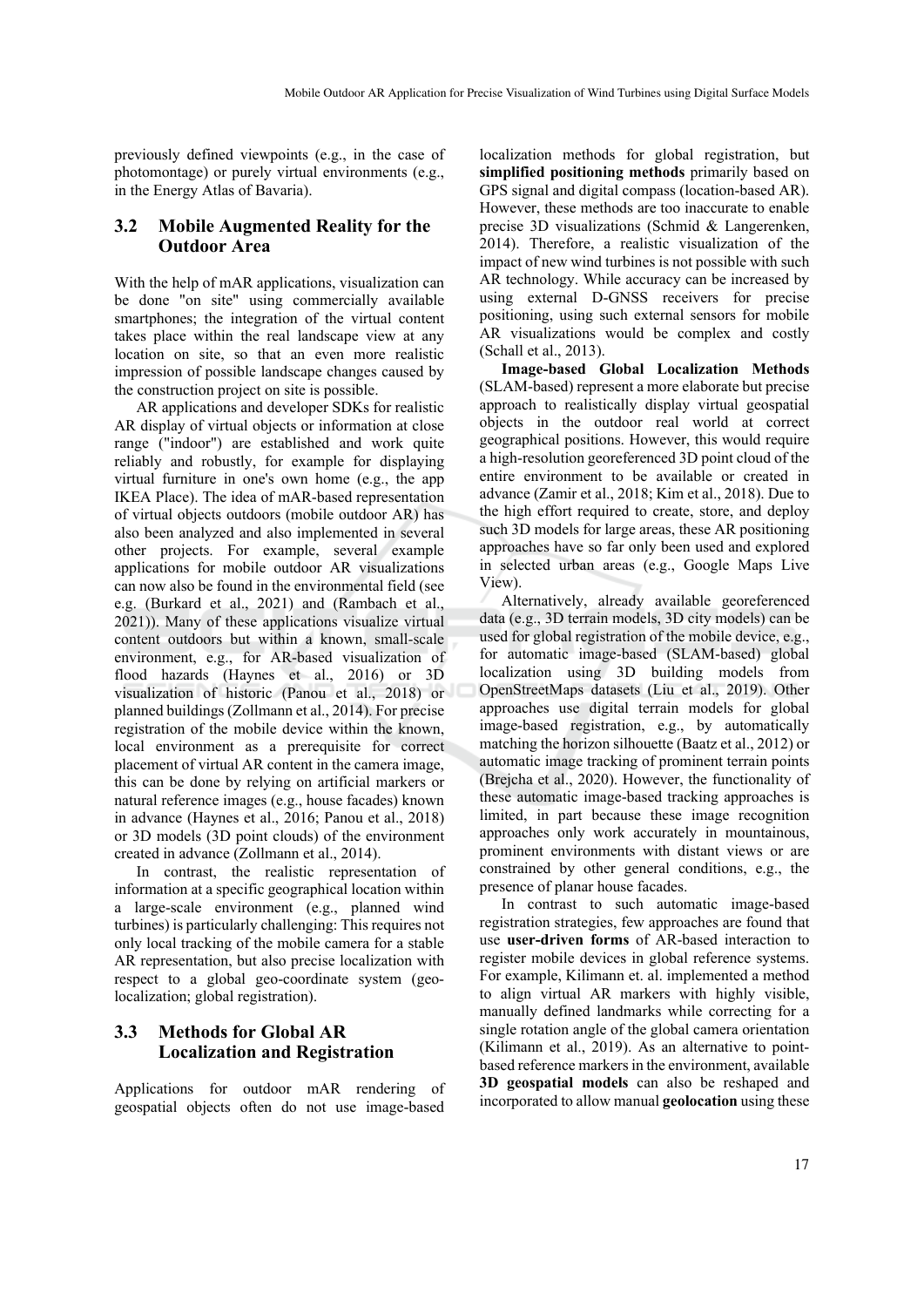models. Combined with image-based tracking methods (SLAM) at close range, realistic AR representations, e.g. visualizations of virtual wind turbines, can be created. This approach is also part of current research and was developed as part of the implementation of the app presented here. Similar to the method presented here are the **manual, touchbased AR registration approaches** presented by Gazcón et al. (Gazcón et al. 2018) and the method used in the commercially available PeakFinderAR application (Soldati, 2021). However, compared to our system, both systems are limited to mountainous environments with coarse terrain models and do not use additional local image-based tracking for greater stability.

### **3.4 Systems for AR Visualization of Wind Turbines**

For the mAR-based visualization of planned wind turbines, no practical systems are available on the market so far.

A first app for AR visualization of wind turbines was already available in the UK in 2012 by the company LinkNode (Hoult, 2012). Although this app performs localization solely based on the internal localization sensor technology of the mobile device and the visualization is therefore quite inaccurate, the potential of such mAR application could be demonstrated, as significant improvements in the assessment possibilities of the impacts of planned wind turbines by laypersons could be shown (Szymanek & Simmons, 2015).

In addition, only two other prototype implementations are now known from research projects: First, an implementation by LandPlan OS GmbH (research project "MoDal-MR", https://www.landplanos.de/forschung.html;

Kilimann et al., 2019), in which global device registration is performed by manual calibration using point-like reference markers (e.g., church steeples) in the landscape that have to be defined manually. On the other hand, a prototypical visualization tool exists from the project "Linthwind" of Echtzeit GmbH and ZHAW Switzerland (https://echtzeit.swiss/index.html#projects\_AR). In this case, a manual global device registration is performed based on previously defined mountain peaks of the environment. Both systems are prototype applications with basic functionalities whose practical suitability has not been investigated in more detail.

## **4 GEOSPATIAL DATA INTEGRATION AND LOCALIZATION**

The main goal of the proposed localization method is to use 3D geospatial models as a virtual aid for efficient user-assisted global registration.

Accurate determination of global camera position and orientation (global camera registration) is not only a requirement for this mAR app (see requirement R3 in Section 5), but a key requirement for accurate AR visualizations in mobile outdoor AR applications in general. In the system presented here, a novel userassisted registration method - developed by the authors of this paper (Burkard & Fuchs-Kittowski 2020) - was used, which uses georeferenced data to accurately register mobile devices with respect to a global geographic reference system. In this method, the calibration of the device pose is based on visible objects, e.g. on the terrain. Digital terrain, 3D building and surface models are integrated and used for this purpose. The user manually moves - via two common mobile touch gestures (drag-touch and pinch-zoom gesture) - the projected model of the environment (e.g. terrain model) on the screen so that it matches the actual real-world view in the live camera video. This user-controlled shift of the virtual environment thus results in a correction of the global device position and orientation.

This section describes the underlying technical design of the mAR application for visualizing planned wind turbines. For this purpose, the architecture of the mAR app system is presented and important design decisions regarding the geospatial data integration as well as the geospatial data-based AR registration and calibration are explained.

### **4.1 Architecture**

The technical architecture of the designed mAR application is roughly sketched in Figure 1. The architecture consists of the following three main components:

**1) mAR Client:** the mobile AR client represents all components of the mobile AR application on the mobile device, these include:

**mAR Application:** This application-specific component implements all the required user interface (UI) functionalities to operate and control the mobile mAR application (see GUI design in Section 5). It also controls the server communication for retrieving and administering the required geospatial data. To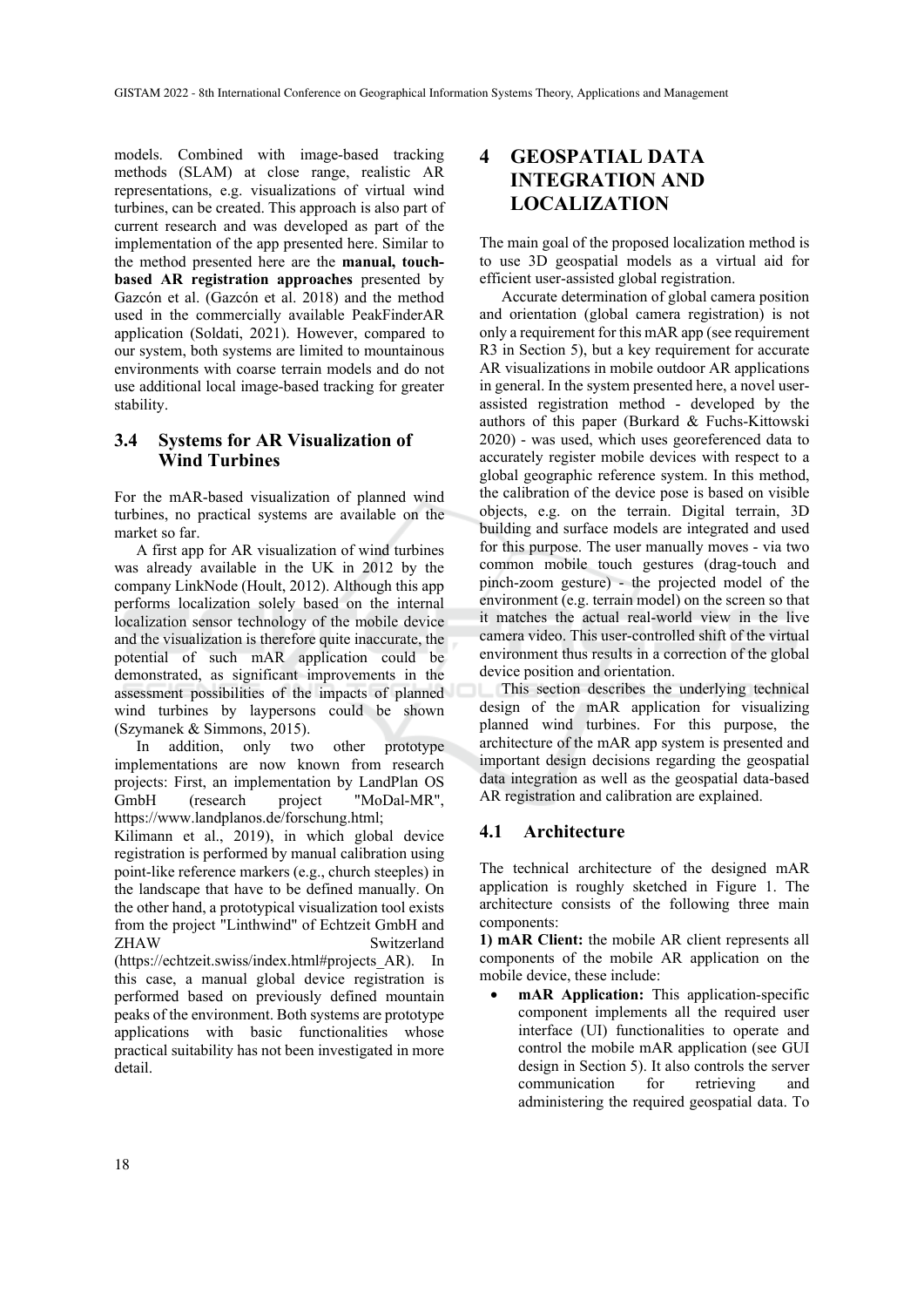realize these functions, the application component uses several applicationindependent components (Local Storage, GeoCMS as well as GeoAR Library).

- **Local Storage:** Previously stored AR views, 3D models of the wind turbines as well as temporarily stored calibration data are stored locally within the AR client and can be loaded from there into the mAR application.
- **GeoAR Library:** This client-side library provides all necessary GeoAR core functionalities (placement and manipulation of virtual wind turbine models) as well as functions for device calibration (geolocalization). The technology used for device calibration is presented in detail in section 4.3.

**2) GeomAR-CMS:** The main task of this serverbased component is the storage and administration of geospatial data needed to run the mAR application. For this purpose, this server component provides:

- on the one hand, **interfaces** to add, modify, and retrieve application-specific geospatial data (e.g., wind turbine data) as well as geospatial data needed for device calibration (e.g., 3D terrain models) (REST API and GUI front-end for administration), and
- on the other hand, a **database** for persistent storage of geospatial data.

**3) Pre-processing Pipeline for Geospatial Data:** Since 3D geospatial data for device calibration is often not initially available in formats suitable for immediate server-based storage and AR integration, the overall system also includes an offline component to convert the 3D geospatial data into smaller-scale 3D tiles that can be efficiently displayed as a 3D model (3D mesh) in the mobile AR client (see Section 4.2).



Figure 1: Architecture and interfaces of the mAR app.

#### **4.2 Geospatial Data Pipeline**

The component for converting 3D geospatial data into AR-enabled 3D models for manual AR calibration is designed to support three different types of 3D geospatial data that virtually represent the user's outdoor environment, each with different properties and resolutions:

- **Digital Surface Model (DSM):** 3D point cloud commonly acquired by LiDAR systems to model the earth's surface including immobile objects (vegetation, buildings).
- **Digital Terrain Model (DTM):** Description of the earth's surface excluding vegetation and man-made features.
- **Digital 3D City Model:** three-dimensional description of building outlines (3D building models).

Both the type of geospatial data used for calibration and the extent of the area covered by the virtual models can be determined by the user based on the spatial nature of the environment (e.g., rural vs. urban) and the availability of each geospatial model (e.g., 3D city model in urban areas and 3D terrain model in mountainous areas with distant views).

Usually, 3D data is provided in text-based form by GIS data providers. To convert them into 3D models suitable for AR display within the mobile AR client, several conversion steps are required:

**UTM Conversion:** First, the source data is transformed into a Universal Transverse Mercator (UTM) coordinate system that uses a metric grid (meter).

**Tiling & Splitting:** For more efficient data handling, the source files are then split into smaller parts with defined square dimensions. This way, when rendering the virtual user environment, the mobile client only needs to load and process tiles with smaller file sizes. This processing step employs a customized naïve tiling approach without incorporating open standards for 3D tiles.

**3D Mesh Generation:** Using incremental Delaunay triangulation (Heckbert & Garland, 1997), the generated 3D tiles are finally transformed into optimized Triangulated Irregular Network (TIN) surface meshes with different levels of detail. Wavefront OBJ is used as the target file format for the textureless 3D meshes.

**Storage in GeomAR-CMS:** These obj files are finally stored in the server-based management system (GeomAR-CMS) together with the associated metadata (position, size and type of 3D tile). From there, they can be provided to the mobile AR client on demand.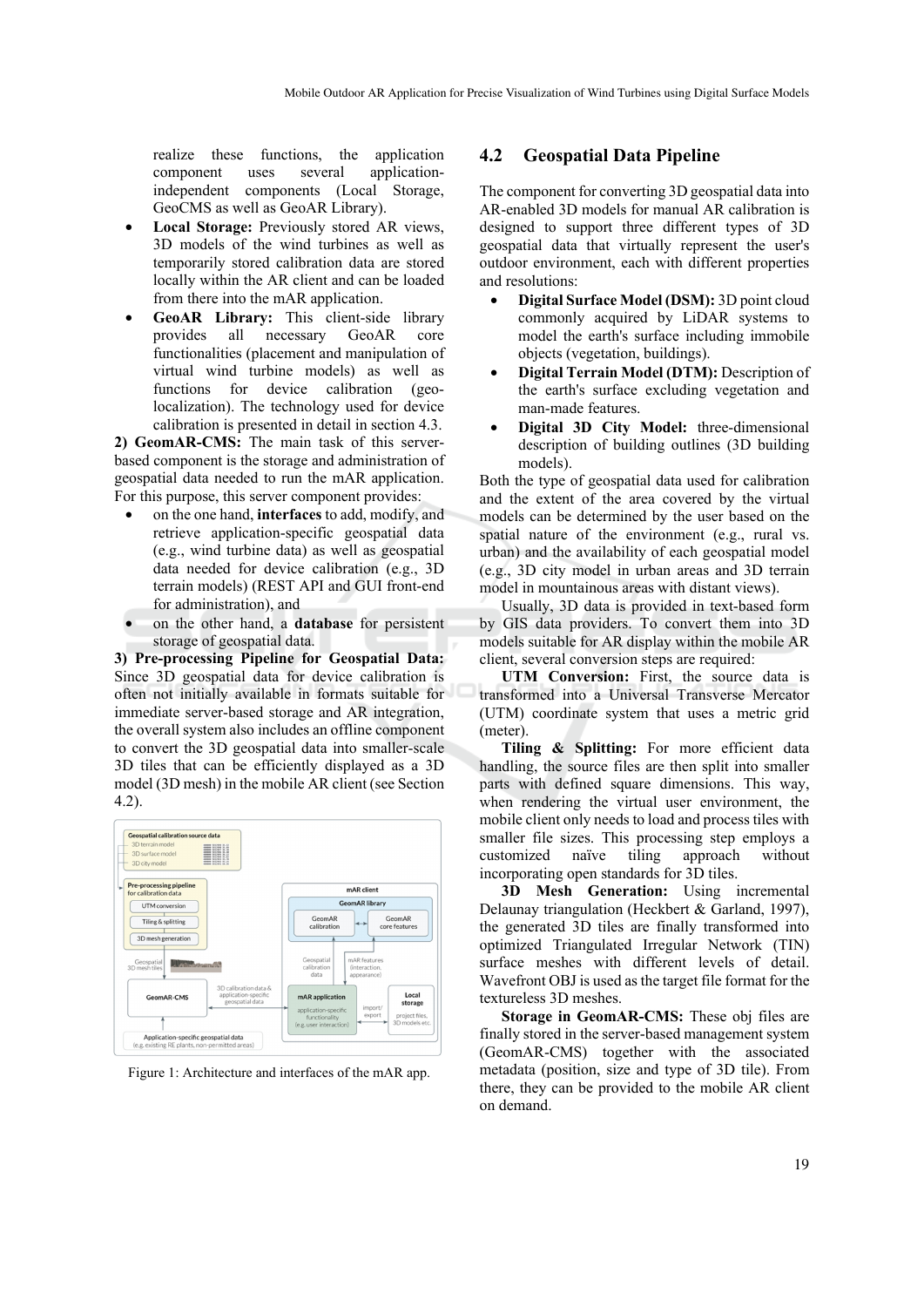#### **4.3 AR Registration and Calibration**

Accurate determination of global camera position and orientation (global camera registration) is a key requirement for accurate AR visualizations in outdoor mobile AR applications. In the system presented here, a novel user-assisted registration method was developed that uses georeferenced 3D data to accurately register mobile devices with respect to a global geo-reference system (geo-coordinate system).

Before starting this user-driven calibration process, suitable 3D geospatial models of the user environment are first loaded as calibration data from the GeomAR-CMS. An initial rough estimation of the device position and orientation is possible using the localization sensors (GNSS receiver for rough position determination and IMU sensor for rough determination of the device orientation) installed in the mobile device (see Figure 2).



Figure 2: Real-time registration and tracking system.

Thus, the 3D geospatial models can be displayed as a rough - but usually still very flawed - virtual 3D projection of the user's environment in the camera image, e.g., as a rough virtual representation of the terrain surface structure or the 3D structures of nearby buildings. Then, the user manually moves the projected 3D environment on the screen to match the actual real-world view in the live camera video. Using two common mobile touch gestures (drag-touch and pinch-zoom gestures), the generated virtual models can be interactively aligned to match the actual perception of the real environment (see Figure 3.):

- A **drag-touch gesture** (one finger) can be used to move the virtual geospatial model on the screen, resulting in a rotation correction of the global camera orientation.
- A **pinch-zoom gesture** (two fingers) can be used to scale the virtual geospatial model, resulting in a correction of the global camera position.

This user-controlled shift of the virtual environment thus leads to a correction of the global device position and orientation. In addition, a state-of-the-art imagebased tracking system (visual inertial odometry system; VIO tracking) continuously tracks device movements in the local space in the background. This ensures a consistently stable AR projection of the virtual user environment without drift effects.



Figure 3: User interaction gestures for aligning the virtual geospatial data models to correct global camera orientation (left) and position (right).

## **5 MOBILE AR-APPLICATION FOR THE VISUALIZATION OF WIND TURBINES**

The following section will describe the functionalities and interface design of the mAR app for 3D visualization of wind turbines in the landscape. The functionalities and graphical user interface were developed based on requirements identified in discussions and workshops with representatives of user groups. A structured overview of the collected requirements is presented in Table 1.

Table 1: Functional requirements for a mAR app for visualization of planned wind energy plants.

| No.             | Requirement                                     |
|-----------------|-------------------------------------------------|
| R1              | Placement of planned wind turbines on map and   |
|                 | in camera image.                                |
| R <sub>2</sub>  | mAR visualization of planned wind turbines as   |
|                 | a 3D model.                                     |
| R <sub>3</sub>  | Precise and correct placement of AR content in  |
|                 | camera image.                                   |
| R <sub>4</sub>  | mAR visualization of wind turbine rotor         |
|                 | movement in 3D model (animation)                |
| R <sub>5</sub>  | Simultaneous mAR visualization of multiple      |
|                 | planned WTs.                                    |
| R <sub>6</sub>  | mAR visualization of meta data of a planned     |
|                 | wind turbines                                   |
| R7              | Modification of the appearance of the planned   |
|                 | wind turbine (model type and height)            |
| R <sub>8</sub>  | Modification of the orientation and location of |
|                 | the planned wind turbines                       |
| R9              | Consideration of non-permitted areas when       |
|                 | placing wind turbines                           |
| R10             | mAR visualization of planned wind turbines as   |
|                 | POI markers                                     |
| R11             | mAR visualization of already existing           |
|                 | renewable energy plants as POI markers          |
| R12             | Local import/export of the current mAR          |
|                 | planning configuration                          |
| R <sub>13</sub> | Video recording of the current AR view          |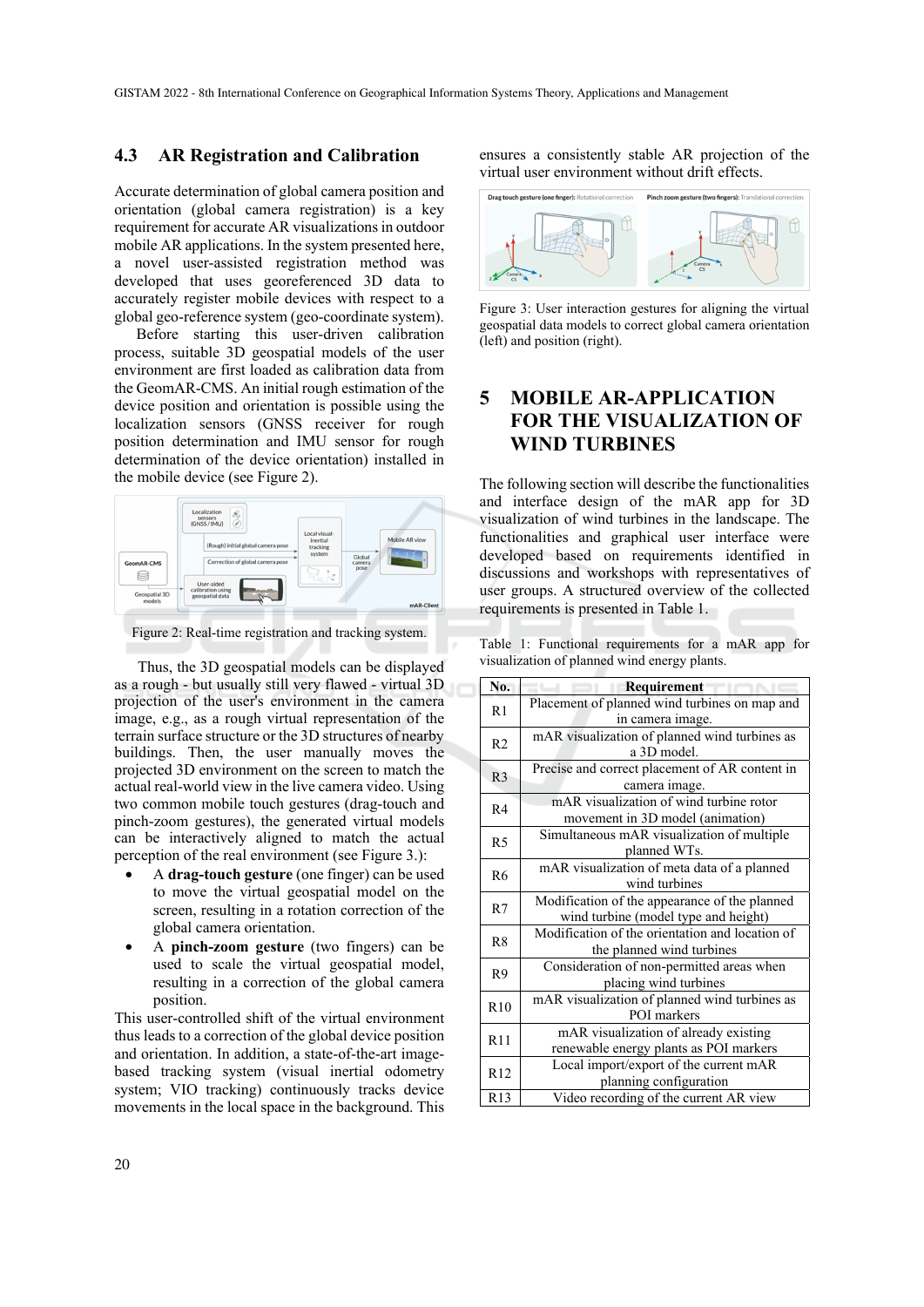Table 1: Functional requirements for a mAR app for visualization of planned wind energy plants (Cont.).

| R <sub>14</sub> | Mobile AR hardware without special sensor<br>technology (commercially available<br>smartphones/tablets) |
|-----------------|---------------------------------------------------------------------------------------------------------|
| R <sub>15</sub> | Server-based data provision and online<br>capability.                                                   |

With the designed graphical user interface (GUI) of the mAR application for visualization of planned wind turbines, all essential functional requirements were implemented. The designed screen designs as well as their interrelationships are shown in Figure 4.



Figure 4: Graphical user interface (GUI) designs for a mobile app for mAR visualization of wind turbines.

#### They are briefly described in the following:

**Start Screen:** This is the first screen after launching the application. It provides a quick selection of the last saved AR visualizations (AR projects), the option to open the calibration data management and view app information, and the option to start the main AR functions (visualizing virtual wind turbines as well as AR information about existing renewable energy plants).

**Calibration Data Management:** Before AR rendering of virtual content is possible, AR calibration data of the environment (e.g., 3D geospatial models) must be loaded. A dedicated screen provides expert options for custom display, loading, and activation of individual calibration data.

**AR Calibration:** As prerequisite for precise AR visualizations a manual calibration needs to be performed to precisely register the AR display globally. During calibration, the AR view is to be aligned via user interaction so that the virtual view and the real view match. This is done by moving the virtual calibration objects (3D geospatial models). The user can also open a settings menu in the AR calibration view to determine the type of calibration

data to be displayed. After manual alignment is complete, the user confirms the calibration, which launches the main AR view.

**View Virtual Wind Turbine Models in the Landscape (AR Main View):** On this main screen, one or more wind turbines are displayed using AR visualization at specified geographical positions in the camera view. Depending on the distance, the display is either a 3D model or a POI. From this main view, further functionalities related to AR visualization of wind turbines in the landscape can be started via button.

**Adding a New Virtual Wind Turbine to the AR View:** In the AR main view, a new wind turbine model can be added in the user's field of view via button. Clicking the "New wind turbine" button will automatically add a standard wind turbine model directly in the user's field of view to the AR view.

**Changing the Location (Position) of the Wind Turbine Model:** Via a map view, the position of the placed virtual wind turbines can be adjusted manually. Unsuitable areas are marked accordingly on the map via map overlay. By moving a wind turbine icon in the map view, the global position of the virtual model changes. This is immediately reflected in the AR view.

**Changing the Appearance of the Wind Turbine Model:** The user has the possibility to change the size (height), the orientation (rotation) as well as the model of the virtually placed wind turbines in order to view or compare the effects of wind turbines with different appearance or height. For this purpose, the user selects a placed wind turbine model in the AR view or the map view, so that a wind turbine settings menu appears. There, a 3D wind turbine model can be selected from a list of predefined 3D models and the size (hub height) and orientation can be specified.

**Loading and Saving AR Projects:** The current AR configuration, i.e. the wind turbine models (location and appearance) currently placed in the AR view, can be saved as a project file in order to restore and view this AR configuration at another time and/or location.

**View Existing Renewable Energy Plants as AR POI Representation:** The user has the possibility via button in the start screen to view meta-information about relevant renewable energy plants in the surrounding area as POI-AR representation to get an impression of availability and type of renewable energy plants in the surrounding area. When clicking on an AR POI marker, the marker view expands with additional meta-information about the selected plant. Clicking on a "list button" opens a (non-AR-based)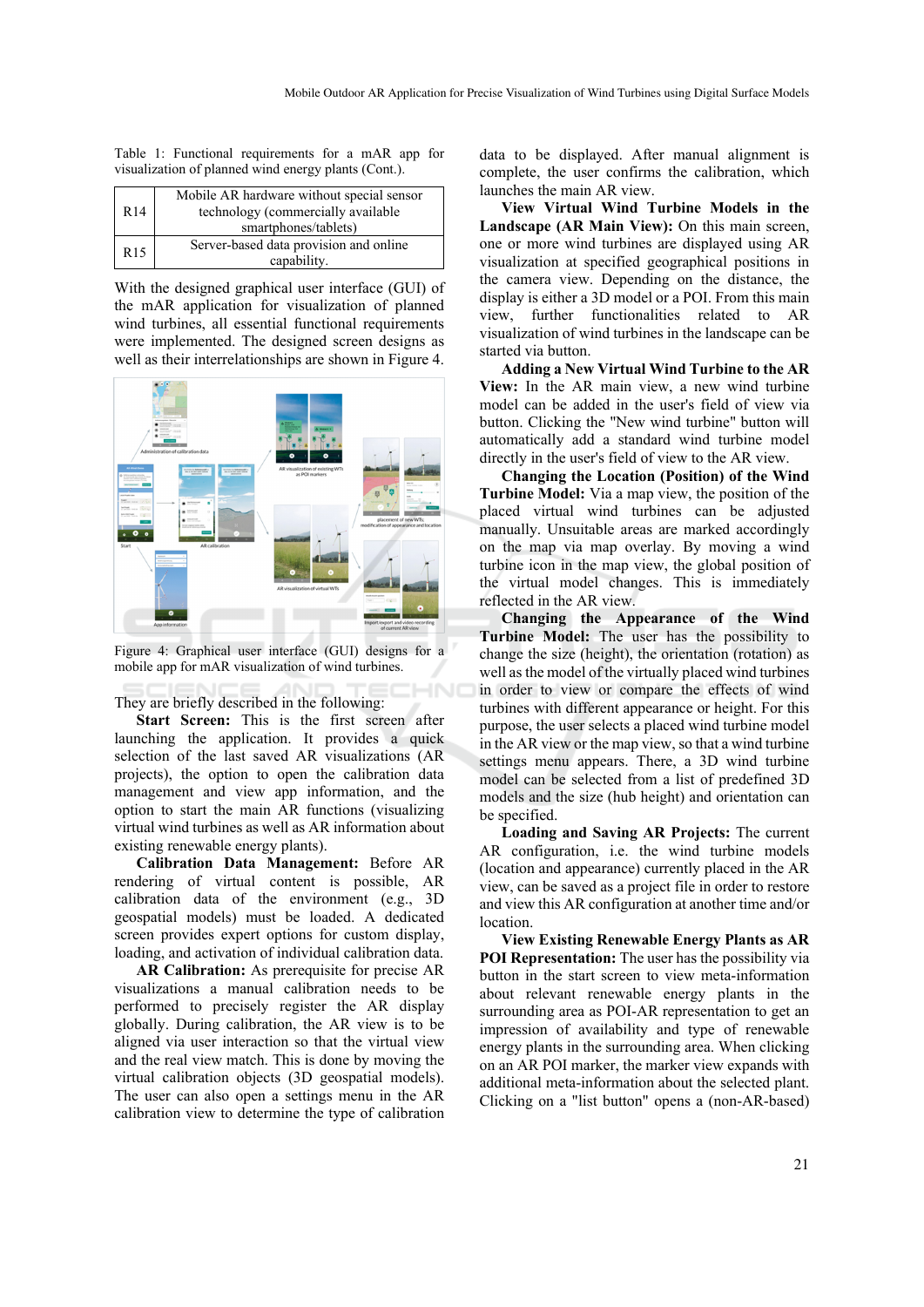list view of renewable energy plants in the surrounding area.

## **6 IMPLEMENTATION**

The presented components for the realization of the mobile application were implemented for usage on commercially available smartphones and tablets within predefined test areas (Land Berlin and region Augsburg). Users of the application thus receive an impression of the potential impact of newly planned wind turbines on the landscape within these areas.



Figure 5: Technologies used in the implementation of the mAR system.

The app was implemented as a native Android mobile application that can run on commercially available mobile devices with built-in IMU and GNSS sensors and using Google ARCore SDK as a local VIO tracking system. The rendering of the AR content in the camera image was realized OpenGL-based using the Sceneform SDK. The raw data of the 3D geospatial models for AR calibration were provided by the Bavarian Surveying Administration (LDBV) for testing purposes as part of the research work. Alternatively, the - often freely available - raw data of other state surveying offices can be integrated in the same way.



Figure 6: Screenshots from the mAR app - manage calibration data, move 3D geospatial models, display wind turbine as AR visualization, place wind turbine, modify appearance of wind turbine.

The geospatial data pipeline was realized based on open-source tools for geospatial data processing, in particular based on the GDAL library. These tools were encapsulated in Docker containers and

automated using Python scripts. The GeomAR-CMS for geospatial data management, storage, and provisioning was implemented based on the GeoServer software and using a Ruby-on-Rails web framework. Figure 5 shows an overview of the technologies used in the system. Screenshots from the implemented application can be seen in Figure 6.

## **7 EVALUATION**

The functionality of the mAR app as well as the GUI were developed from the very beginning in cooperation with representatives of the target user group. In initial tests with potential end users, the app was evaluated positively. In particular, the realistic visualization as well as the correct, robust positioning of the wind turbines were emphasized. In particular, the high degree of realism is achieved due to the positionally accurate integration of 3D environment models leading to correct considerations of possible occlusions of the wind turbines through vegetation, terrain or buildings.

The additional manual effort for the user required for calibration, i.e., correcting the position and orientation of the wind turbines, was rated as acceptable. This manual effort does not make the app as easy to use as users would like, but due to the inaccuracies of the sensors on commercially available mobile devices, such additional calibration effort is mandatory to ensure correct visualization. While this provides a source of error due to incorrect use, similar user errors can occur with other visualization methods (e.g., photomontages). The experimental results have nevertheless shown that the user-driven calibration approach - combined with a robust local VIO tracking system - can achieve efficient and accurate global registration of mobile devices in various outdoor environments and with reasonable user effort, determining the device's orientation with less than one degree deviation.

Also, our approach enables a fast global registration solution as the shifting of the pre-loaded virtual environment models to the correct on-screen position can be achieved ideally within a few seconds. This process therefore is not simpler and more straightforward, but also more time-saving compared to other similar manual calibration techniques, e.g., the approach developed by Kilimann et al. (2019) where the user has to manually select suitable landmarks as reference points on a map and before moving them in the camera image to the correct position.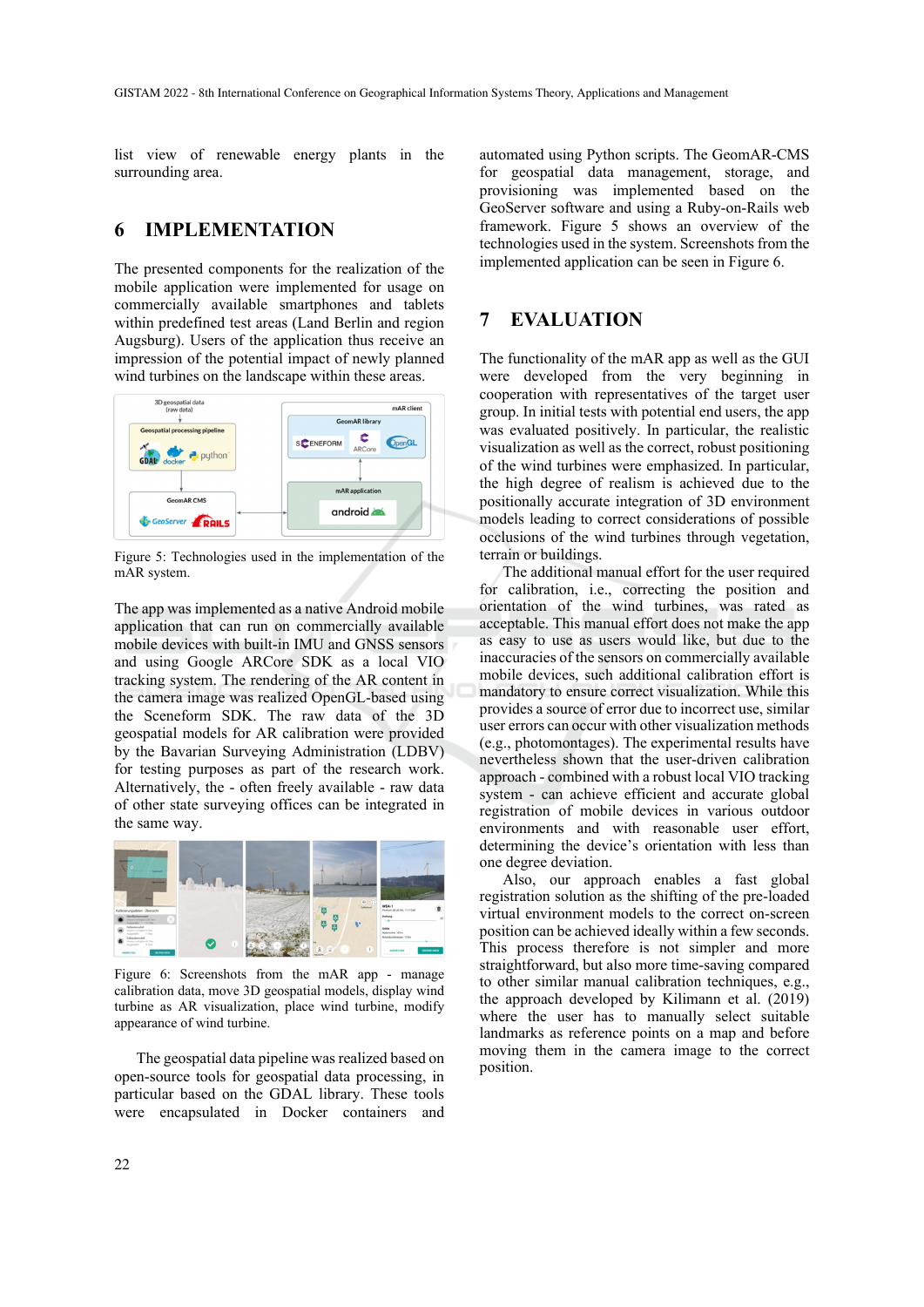## **8 SUMMARY AND OUTLOOK**

The objective of this paper was the development of a mobile mAR application for the visualization of planned wind turbines. For this purpose, the functions of the mAR app were designed, implemented and evaluated. In particular, the underlying technical concepts of the geospatial data pipeline for the generation of AR-suitable 3D geospatial models and the global registration approach for correct positioning of the mAR objects in the camera image were explained.

The major advantage of a mAR app - especially compared to classical visualization processes - lies in an easier and immediate visualization on-site in the real application context. Using the example of the visualization of planned wind turbines, this more flexible visualization technique could be clearly demonstrated. However, this advantage could also be used for further mAR applications in the renewable energy sector, e.g., for the mAR representation of planned power lines or photovoltaic systems.

Limitations of the proposed solution arise from the complexity of the geospatial data incorporation as well as the partial lack of availability of such data. In order to make the geospatial data available for largescale areas, large infrastructure has to be available to manage and provide these data. In this work, the application has only been tested in a small test area as the focus was on the technical feasibility and the implementation of the functional requirements.

In order to achieve greater practicality and appeal to broader user groups, the next step would also need to focus more on usability - especially for nonexperts. In this context, a more intensive user evaluation is planned in the next step to identify and implement optimization approaches for better usability and to make the calibration process easier and more user-friendly. These possible further developments also include the idea of integrating and testing additional types of geospatial 3D models, e.g., textured colored surface and city models.

### **ACKNOWLEDGEMENTS**

The authors gratefully acknowledge financial support from the German Federal Ministry of Education and Research (BMBF) within the research project "mARGo" (grant number 01IS17090B) and the German Federal Ministry for Economic Affairs and Energy (BMWi) within the research project "AR4WIND" (grant number 03EE3046B). In

addition, the authors would like to express their sincere thanks to the Bavarian State Office for the Environment and the Bavarian State Ministry of Economic Affairs, Regional Development and Energy for their very fruitful cooperation and support, as well as to the Bavarian Surveying Administration for providing the 3D geospatial data used for the AR calibration.

## **REFERENCES**

- Agentur für erneuerbare Energien (2019). *Akzeptanz-Umfrage 2019 - Wichtig für den Kampf gegen den Klimawandel: Bürger\*innen wollen mehr Erneuerbare Energien.* https://www.unendlich-vielenergie.de/themen/akzeptanz-erneuerbarer/akzeptanzumfrage/akzeptanzumfrage-2019.
- Baatz, G., Saurer, O., Köser, K., & Pollefeys, M. (2012). Large Scale Visual Geo-Localization of Images in Mountainous Terrain. In A. Fitzgibbon, S. Lazebnik, P. Perona, Y. Sato & C. Schmid (eds.), *Computer Vision – ECCV 2012.* Lecture Notes in Computer Science, Vol. 7573 (pp. 517-530). Berlin, Heidelberg: Springer. https://doi.org/10.1007/978-3-642-33709-3\_37
- Brejcha, J., Lukáč, M., Hold-Geoffroy, Y., Wang, O., & Čadík, M. (2020). LandscapeAR: Large Scale Outdoor Augmented Reality by Matching Photographs with Terrain Models Using Learned Descriptors. In A. Vedaldi, H. Bischof, T. Brox, & J.M. Frahm (eds.) *Computer Vision – ECCV 2020*. Lecture Notes in Computer Science, Vol. 12374 (pp. 295-312). Cham: Springer. https://doi.org/10.1007/978-3-030-58526- 6\_18
- Burkard, S., Fuchs-Kittowski, F., Abecker, A., Heise, F., Miller, R., Runte, K., & Hosenfeld, F. (2021). Grundbegriffe, Anwendungsbeispiele und Nutzungspotenziale von geodatenbasierter mobiler Augmented Reality. In U. Freitag, F. Fuchs-Kittowski, A. Abecker, & F. Hosenfeld (eds.), *Umweltinformationssysteme* ‐ *Wie verändert die Digitalisierung unsere Gesellschaft?* (pp. 243-260). Wiesbaden: Springer Vieweg. https://doi.org/10.1007/ 978-3-658-30889-6\_15
- Fuchs-Kittowski, & F., Burkard, S. (2019). Potential Analysis for the Identification of Application Scenarios for Mobile Augmented Reality Technologies - with an Example from Water Management. In R. Schaldach, KH. Simon, J. Weismüller, & V. Wohlgemuth (eds.), *Environmental Informatics - Computational Sustainability: ICT methods to achieve the UN Sustainable Development Goals* (pp. 372-380). Aachen: Shaker.
- Gazcón, N.F., Nagel, JMT., Bjerg, EA., & Castro, SM. (2018). Fieldwork in Geosciences assisted by ARGeo: A mobile augmented reality system. *Computers & Geosciences*, 121, 30–38. https://doi.org/10.1016/ j.cageo.2018.09.004